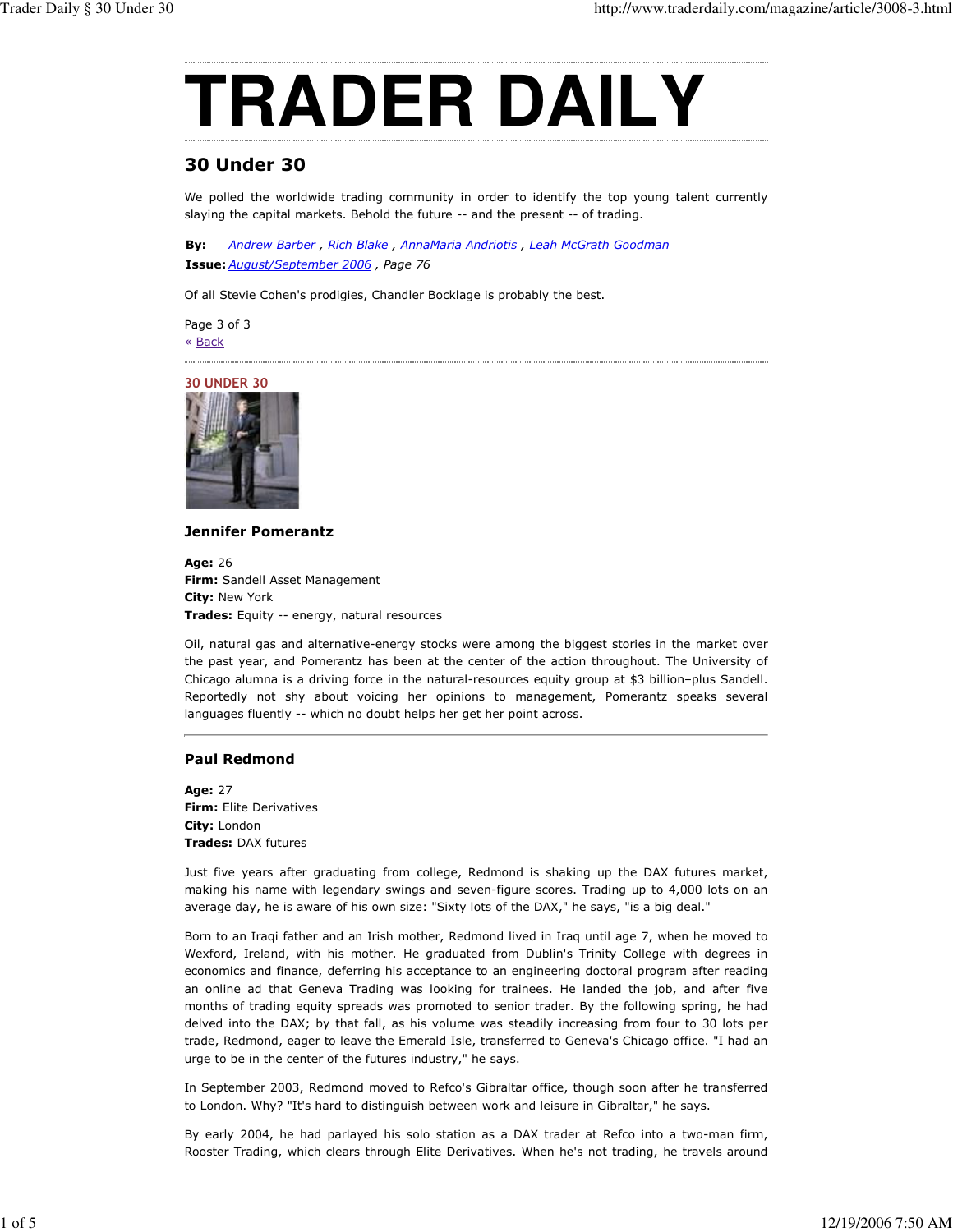Europe on extended vacations. "I believe in working hard and playing hard," he says. "I'll stick to a cycle of giving it my all for two consecutive months, then take a six-week vacation as far from the City as I can get."

## **Scott Shleifer**

Age: 29 Firm: Tiger Global Management City: New York Trades: Equities - emerging markets and technology

Tiger phenom Chase Coleman might never have made the Trader Monthly 100 without his secret weapon: Scott Shleifer.

A native of Portland, Oregon, Shleifer got his start in private equity at Blackstone Group after graduating from the University of Pennsylvania's Wharton School in 1999. After a few years there doing research, he joined Tiger as an analyst and currently assists Coleman in managing the roughly \$2 billion Tiger Global Fund.

He focuses primarily on the Asian equities markets, racking up a considerable amount of travel time overseas as he searches for the next addition to the portfolio, which racked up gains of more than 40 percent last year. And his reputation? "On a scale of one to 10," gushes one sales trader who covers him, "Scott is a 12."

## **Josh Slavitt**



Age: 30 Firm: BNP Paribas City: New York **Trades:** Equity derivatives

Shortly after graduating from the University of Michigan in 1998, Slavitt, who grew up in Livingston, New Jersey, joined the training program at Spear, Leeds & Kellogg. On the floor of the AMEX, he gained a reputation as a team

player. "We knew Josh had the mentality and the talent," says Stu Sternberg, Slavitt's boss at SLK and the owner of the Tampa Bay Devil Rays. "We'd be out after work, and he'd still have his trading sheets in his back pocket."

Slavitt excelled at SLK, rising to senior vice president by age 24. He remained there through its acquisition by Goldman Sachs, which combined it with the bank's Hull unit to create SLK-Hull Derivatives. Meanwhile, he was burnishing his reputation as one of the newly integrated firm's most intelligent risk takers.

In the summer of 2005, he jumped at the chance to move upstairs by joining the fledgling U.S. equity-derivatives platform coming together at BNP Paribas. Headed by veteran derivatives trader Todd Steinberg, BNP's effort is in full stride, increasing the bank's presence in the U.S.-listed options market while gaining a reputation for committing capital aggressively. "We have built something that more than competes with the big U.S. banks," he says. Slavitt -- who, when he's not trading, maintains a four handicap -- is one reason why.

# **Paul Sohn**

Age: 28 Firm: Kingdon Capital Management City: New York Trades: Equities -- technology

Given his stellar track record (compounded average annual returns rumored to be consistently north of 30 percent), don't be surprised if Sohn eventually becomes a household name -- at least in households with \$1 million or more in investable assets. Sohn -- who no doubt knew a few such families while growing up in Westchester County, New York -- played lacrosse at Yale, where he earned a reputation as a tenacious defensive player. While in New Haven, he sat on the board of directors of the Yale College Student Investment Group, helping manage a six-figure portfolio. After graduating in 1999, he joined Soros Fund Management. At 23, he was hired by Stanley Druckenmiller's Duquesne to manage a tech-stock portfolio. Continuing his all-star hedge-fund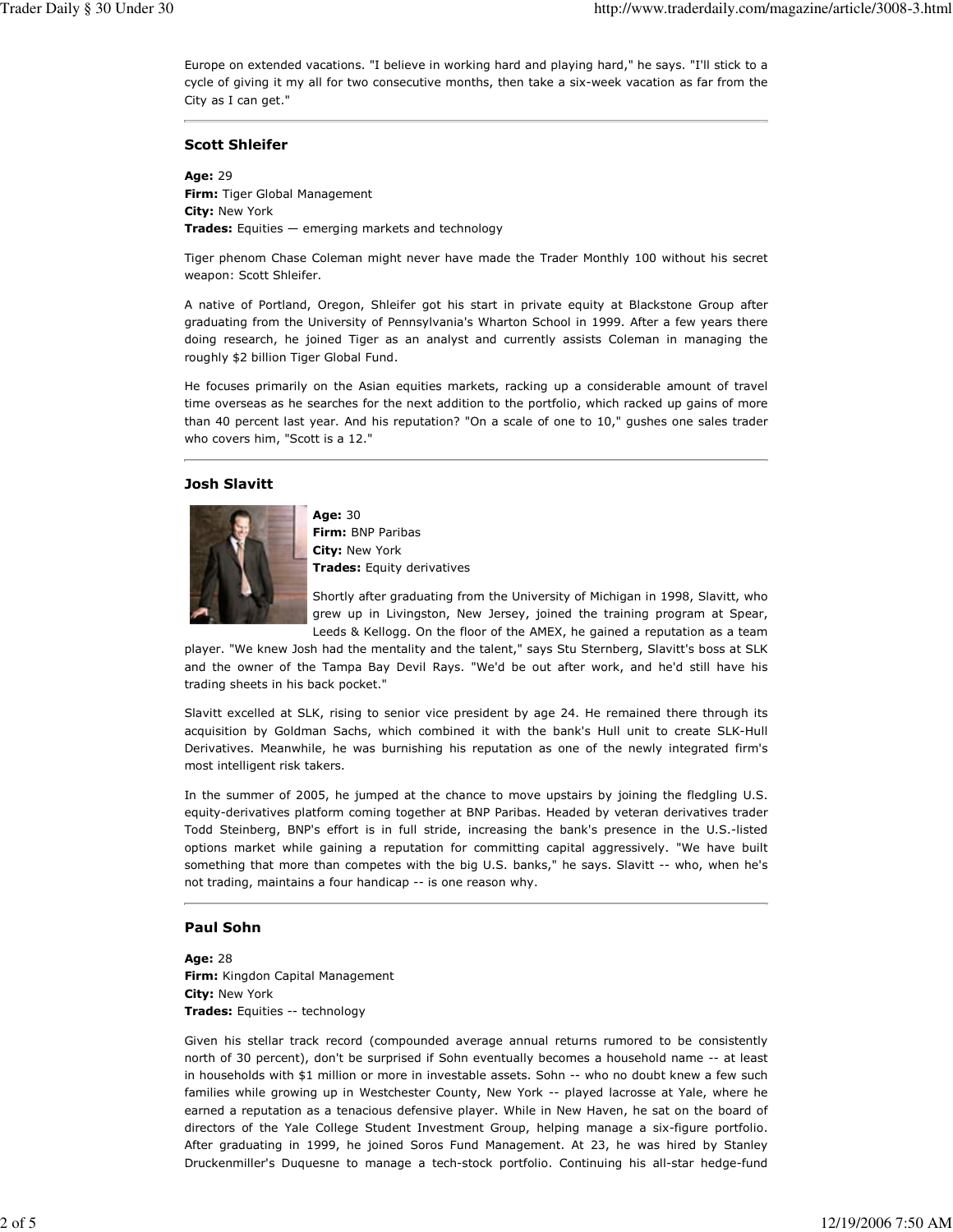tour, Sohn moved to Kingdon in 2004. He now oversees hundreds of millions.

## **Timothy Sykes**



Age: 25 Firm: Cilantro Fund Partners City: New York Trades: Equity -- small-cap, micro-cap

He's not the first Wall Street trader to get started in finance with his bar mitzvah windfall (a 13-year-old Michael Steinhardt famously received stock shares on his big day), but Sykes's parlay just might take the challah.

When he was 18, he placed more than \$12,000 of his bar mitzvah money in a discount online brokerage account. Just three years later, he had traded his way up to a pretax sum of \$1.65 million, a feat that earned him media attention. In 2003, during his senior year at Tulane University, he launched Cilantro Fund Partners, a short-bias hedge fund, at the behest of friends and family whose accounts he was trading.

Sykes hunkered down in his dorm room by day, finding his edge shorting micro-cap stocks, and took classes toward a philosophy degree at night. His strategy focuses on researching potential profit opportunities in companies with less than \$500 million in market capital. "I always look for stocks with the most liquidity and volatility," he says.

With \$3 million under management, four fund-of-fund investors and a 21 percent three-year annualized average return, Cilantro was ranked the top short-bias fund in the Barclays Fund Rankings, released earlier this year. Will he be able to maintain similar returns as his asset base grows? "I take comfort in knowing that Warren Buffett was once trading in his pajamas out of his living room," Sykes says. "He didn't get much respect until his tenth year of gains."

## **Andrew Warford**

Age: 29 Firm: Maverick Capital City: New York Trades: Equities -- technology

Warford came to Dallas-based Maverick from Viking Global Investors in 2003 to head up the \$9 billion asset manager's technology sector. He has since posted consistently solid returns.

A physician's son from Bismarck, North Dakota, Warford attended Notre Dame, where he played on the tennis team. He was given the opportunity to actively manage money while still an undergraduate via the school's Applied Investment Management course, in which students manage funds allocated from the university's endowment pool.

The AIM course is quite prestigious; only 25 students are selected to participate. "Andy really stands out," says Frank Reilly, a Notre Dame professor of finance who helps oversee the program. "He was very involved and very articulate. It was pretty clear whenever he would speak or make a presentation that he is incredibly bright."

## **David Wertentheil**



**Age: 27** Firm: Carlin Financial City: New York Trades: Event-driven equity, spreads

As the head of trading on the institutional sales desk of New York's privately held Carlin Financial, Wertentheil has begun to elevate his game. He got his

start during the dot-com boom trading tech stocks at a small Teaneck, New Jersey, prop shop's Manhattan office before joining Carlin, which boasts advanced prop-trading technology. Managing complex equity trades for a wide range of institutional investors, he rapidly developed a knack for event-driven trading.

These days, he oversees a team of more than a dozen -- many older than he is. Do they mind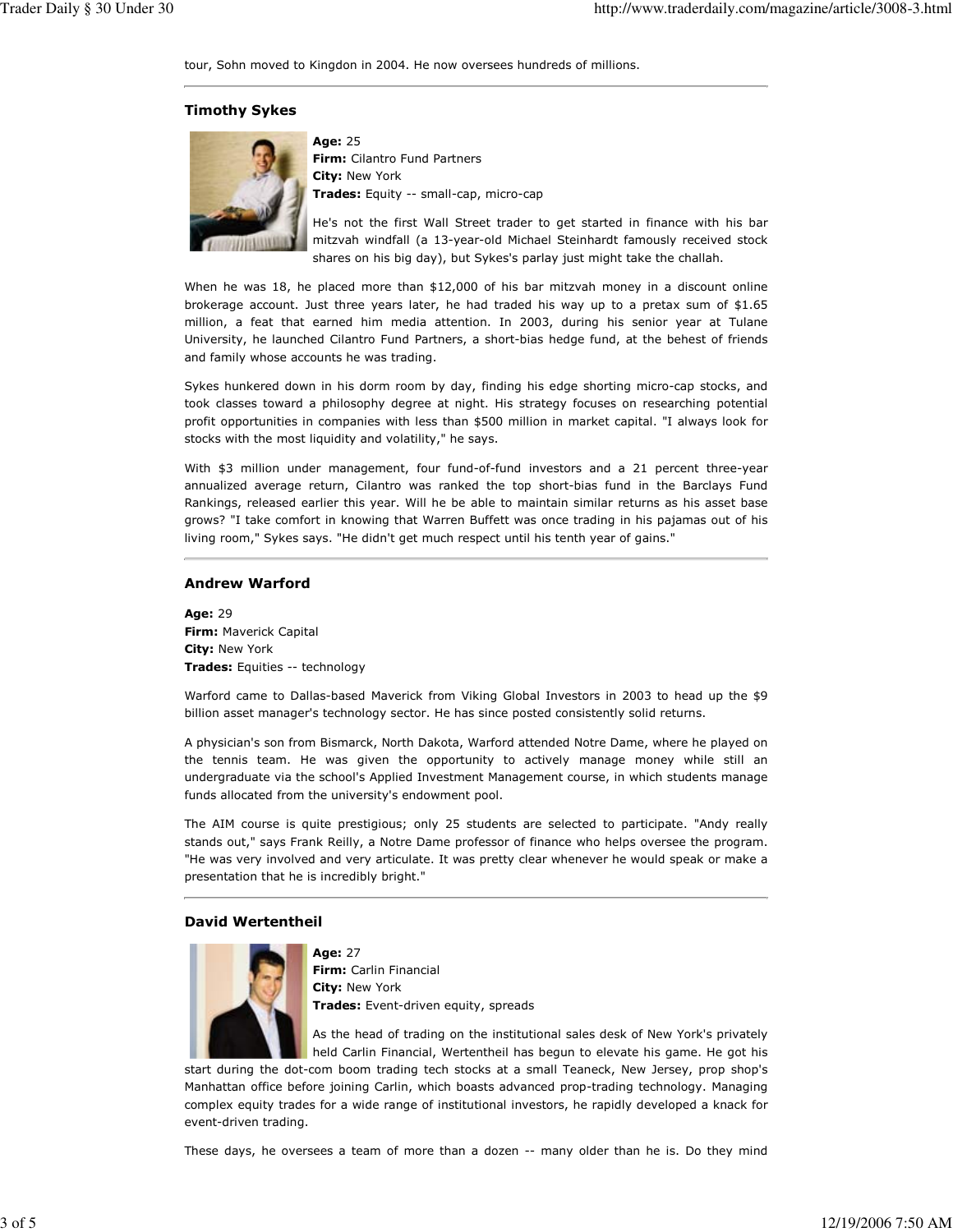being managed by a 27-year-old? "Not really," he says. "When you're helping people make money, they don't really care how old you are."

## **Travis Williamson**

Age: 27 Firm: DCF Capital City: Greenwich, Connecticut Trades: Equities, options and fixed-income -- biotech

Biotechnology is a volatile sector to trade. But doing so doesn't faze Williamson, the head trader at DCF Capital, a hedge fund with roughly \$250 million.

A lifelong resident of Greenwich, he started in the training program at Goldenberg, Hehmeyer & Co. in 2001 after graduating from Lafayette College in Easton, Pennsylvania. He left his job trading Treasury futures at Goldenberg for DCF, where he focuses on strategies to manage the portfolio's risk across the full capital structure on many core positions. He's also currently taking night classes as he works toward an MBA.

#### **Benjamin Zorilla**

Age: 25 Firm: HLV Capital City: New York Trades: Equity

Born in the Dominican Republic, this unassuming New Yorker needed only a few months to develop a reliable trading strategy: Buy sparingly and shoot only to win. Eighteen months ago, Zorilla came in green to New York-based prop shop HLV Capital, a significant liquidity provider for Nasdag stocks. He quickly distinguished himself as a consistent earner.

Colleagues describe how he often waits for a golden opportunity for hours before striking. "I just aim for more positive days than negative ones," he says. He admits to having a soft spot for high-volume tech stocks such as Lucent, Nortel and Motorola, and often trades in increments of 1,000 shares or more at a time.

What is his main goal as a trader? Zorilla defers to fellow HLV trader Don Cummings, who speaks for them both: "To make enough money," Cummings says, "that money doesn't matter."

Photographs by Ian Spanier Styling by Jennifer Lee

Page 3 of 3 « Back

#### **5 Comments:**

· Posted by ticks - Aug 30 2006 @ 7:06 PM **Benjamin Zorrilla** 

> Heavy Duty "10 pound Gorrilla" ? Trading penny stocks with 1000 lots? No post of any track record with a questionable Firm -- HLV -- that is suspect at best according to the talk on the street....

· Posted by voreddy - Aug 29 2006 @ 10:15 PM

umm

You guys have a 10 lot trader as one of the best traders on the street under 30? Exactly how many traders do you know?

· Posted by mario pietromonaco - Aug 2 2006 @ 10:51 PM

dinner @ harry's

I was invited and responded with a yes. But seemed to have deleted the e-mail. Please let me know what time and when this event is. I am really looking forward to it.

· Posted by jtrader2802 - Aug 1 2006 @ 9:34 AM **Benjamin Zorilla**